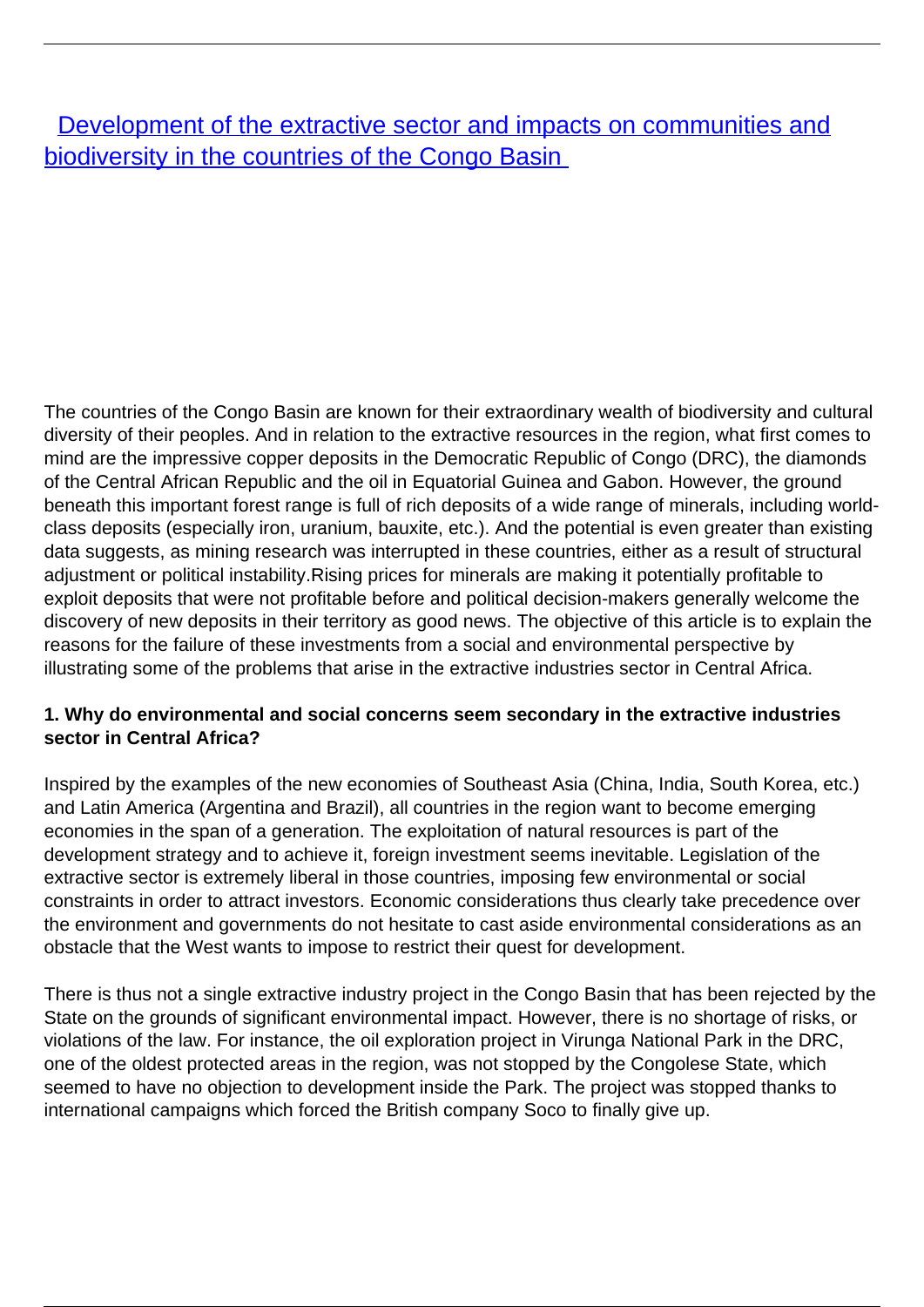

This example is not an isolated case in the region, there are many protected areas for which oil extraction and mining permits were granted.**2. Precariousness of communities' rights in the face of the current development of extractive industries** 

Rural communities in Central Africa depend heavily on natural resources for their livelihoods. Extractive industry projects are often developed in rural areas, and should coexist with the population. While regulation pertaining to environmental management requires that a social impact assessment be carried out before any resource extraction project commences, on the ground, companies care little to identify and protect the rights of communities in their operations, and the state itself does not seem to be concerned about these issues, either. Consequently, there are many risks and conflicts linked to resource extraction and prospecting sites.

The main cause of conflicts is around compensation communities are due for the destruction of their property. In all the Congo Basin countries, compensation is due only for crops, homes and other assets resulting from human activities on the land. There is also no right to compensation when natural resources the community used are destroyed. Intangible resources (cultural goods, sacred places, etc.) are also not subject to compensation. Therefore, the payment does not allow communities to keep at least the same standard of living they had before the damage caused by extractive projects. In addition, compensation payments are also often subject to extortion by local officials; thus, communities that are due this compensation for loss and damages, do not even receive the full amount of the compensation payment, which was insufficient to start with.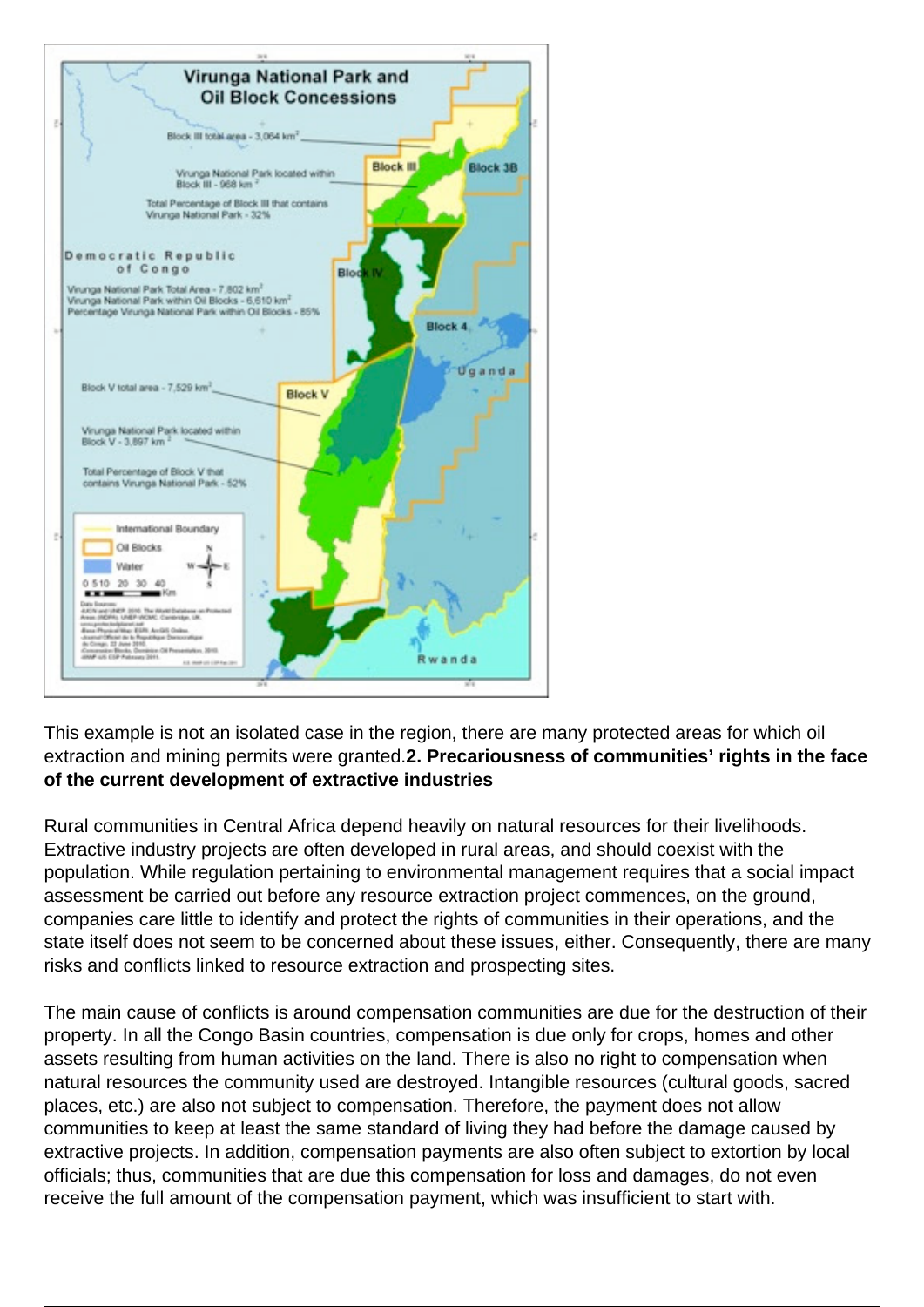Often, the arrival of mining projects in the territories of community also causes profound changes in the lives of the population. Ebome is such an example. In the previously prosperous fishing village situated a few kilometers from Kribi on Cameroon's Atlantic coast, living conditions changed dramatically when the construction of an oil pipeline destroyed a rich fish reef located two kilometers away from the coast. The destruction of the reef forced fishing to move more than eight kilometers off the coast. As this increased the cost of production, fisherfolk became less competitive compared to those of neighboring communities and found themselves in a precarious situation. It's been almost fifteen years; the oil flows through the pipeline, the company pockets substantial profits, but the local economy is destroyed, and neither the State nor the company interested in finding a long-term solution.

The destruction of communities' livelihoods is thus the main risk associated with the development of projects for resource extraction in the region (1).

Considering the high price that communities have to pay for resource extraction activities, it's fair to say that these populations "subsidize" the multinationals operating in this sector. And the State justifies the situation, noting that "you can't make an omelette without breaking the eggs." Except, in this case, not everybody is invited to the feast: the revenue generated by the exploitation of natural resources does not contribute to local development neither in the areas where the production takes place not in the rural areas in general. The distribution of state revenue is particularly inequitable, as the following chart demonstrates:



The chart shows how national wealth is distributed within the population of the Central African states. The population of each country has been divided into 5 groups, each of which comprises 5% of the inhabitants of the territory. The table shows what percentage of the national wealth in each country is controlled by each group. The richest 20% control about 50% of the national wealth (for example, 47% in Cameroon and 63% in the Central African Republic). The poorest 20% control only between 3% and 7% of national wealth. And: they are generally located in rural areas, where the extraction of natural resources takes place. They lose both their land and the resources they depend on for subsistence, and the revenue generated does not return to the local level, but is primarily allocated to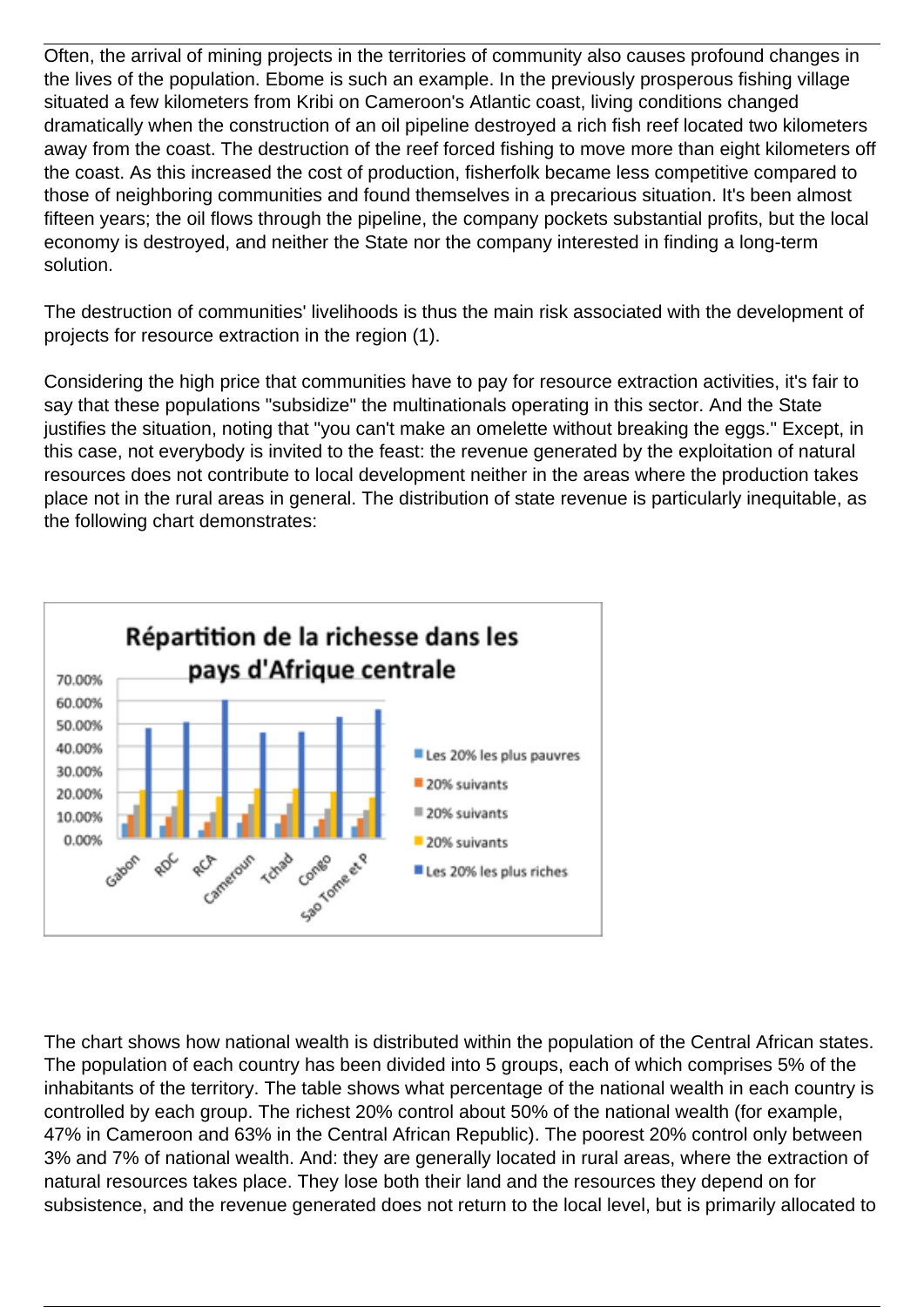## satisfying the needs of the wealthiest segments of the population.**3. Forests move back due to the supremacy of the underground over the ground**

One of the instruments for forest management across the Congo Basin was forest planning. It was meant to organize in a rational way the land between protected areas, multi-purpose areas and areas designated for large-scale timber extraction. And inside of these areas, the forestry administration is responsible for ensuring that the planned activities will not result in irreversible damage to biodiversity. The development of the extractive industries sector collides with this tool, and there are several areas where forest will be cleared without consideration of forest planning requirements. One study estimated that in 2012 there were up to 50 cases in Cameroon where forestry concessions and mining permits overlap. This overlap could lead to forests being cleared where such clearing is not included in forest management plans. Moreover, where these mining activities take place in already existing concessions, they violate rules and agreements already in place, thereby destroying the small gains made over two decades in improving forest management in the region.

Protected areas are not immune to these impacts, and the same study found that in the case of Cameroon, 28 oil exploration and mining licenses had been awarded in 15 different protected areas.  $(2).$ 

The table below shows the overlap in southern Cameroon.



Map of overlapping between mining permits and forest areas (protected areas and forest concessions) in southern Cameroon.

Because the resource extraction projects arrive in an environment where there are already logging concessions, plantations and other uses of the land and resources, the environmental impacts they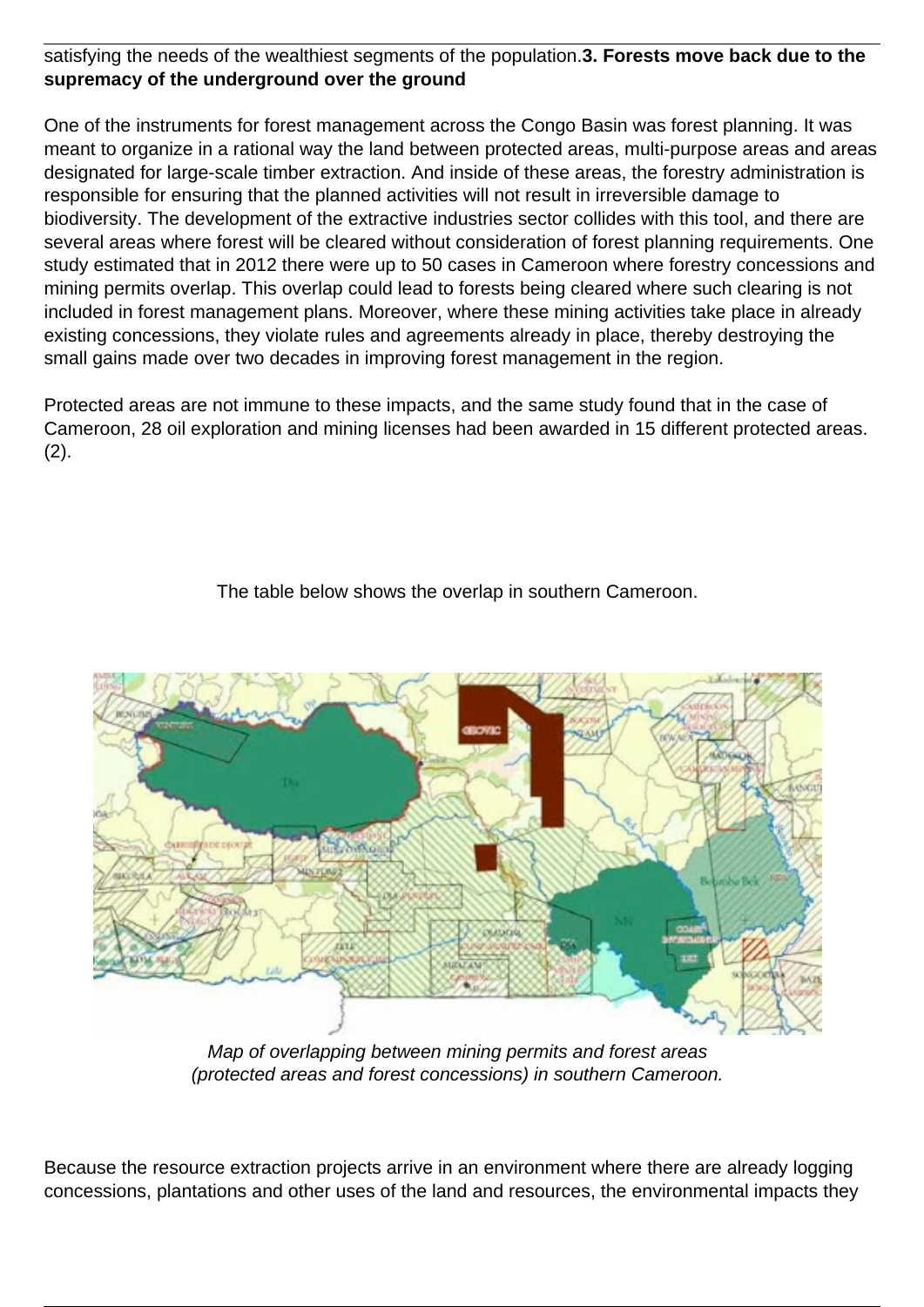cause that superimposed on existing ones. And in a context where impact assessments are carried out project by project because strategic and regional impact studies are not required, any new project may be the one that leads to cumulative impacts doing irreversible damage. As extractive projects are set out in an environment where there are already forest concessions, plantations and other uses of space and resources, more environmental impacts are created in addition to the existing ones. And because impact studies are carried out by project because they are not expected to be strategic and with a regional scope, any new project may cause cumulative impacts move from acceptable to irreversible.**4 What did we learn from this?**

Environmental risks are great, as is the ability of these projects to destroy the livelihoods of riparian communities. States do not have human resources and a legal framework capable of managing and effectively control the activities of multinationals. There is no case that states are eager to develop the exploitation of their extractive resources in the absence of device that can ensure profitability for the State, and safety for the environment and populations. The resources of the subsoil are not perishable, and will only appreciate in value over time.

The main lesson is that, in Central African countries, it's the communities who pay the highest price for the exploitation of natural resources, especially when it comes to mining activities. These same communities are, however, excluded from the benefits of such activities. The risks to the environment are big, as is the ability of these projects to destroy the livelihoods of communities in riparian areas. Also, in these countries, the State does not have the human resources nor the legal framework capable of managing and effectively controlling the activities of the multinational companies. There is therefore no justification for these states rushing to expand the exploitation of extractive resources in the absence of a framework that can ensure such activities are profitable for the State and safe for the people and the environment. These underground resources are not perishable, and will only appreciate in value over time..

Samuel Nguiffo, [snguiffo@yahoo.fr](mailto:snguiffo@yahoo.fr) and Edwige Jounda Centre pour l'Environnement et le Développement (CED), Yaundé, Camerún. [http://www.cedcameroun.org/](http://wrm.us9.list-manage.com/track/click?u=f91b651f7fecdf835b57dc11d&id=ae22dbcfa1&e=0a9bf43b39)

(1)

[http://wrm.org.uy/es/articulos-del-boletin-wrm/seccion1/infraestructura-desarrollo-y-recursos](http://wrm.us9.list-manage.com/track/click?u=f91b651f7fecdf835b57dc11d&id=7bf59109ad&e=0a9bf43b39)[naturales-en-africa-algunos-ejemplos-de-camerun/](http://wrm.us9.list-manage.com/track/click?u=f91b651f7fecdf835b57dc11d&id=7bf59109ad&e=0a9bf43b39)

(2) See Schwartz, Hoyle and Nguiffo, Tendances émergentes dans les conflits liés à l'utilisation des terres au Cameroun, Yaoundé, WWF, CED, RELUFA, 2012.

More information:

1) Information on the oil project of Virunga Park:

[http://www.wwf.be/fr/que-faisons-nous/actualites/regions-menacees/parc-virunga-le-wwf-porte-le-cas](http://wrm.us9.list-manage.com/track/click?u=f91b651f7fecdf835b57dc11d&id=49ef7baa91&e=0a9bf43b39)[de-lexploration-petroliere-de-soco-devant-locde/53\\_1111](http://wrm.us9.list-manage.com/track/click?u=f91b651f7fecdf835b57dc11d&id=49ef7baa91&e=0a9bf43b39),

[http://www.wwf.fr/?2740/Une-victoire-pour-la-planete-la-compagnie-petroliere-SOCO-n-explorera-pas](http://wrm.us9.list-manage.com/track/click?u=f91b651f7fecdf835b57dc11d&id=29397ae39c&e=0a9bf43b39)[dans-le-parc-des-Virunga,](http://wrm.us9.list-manage.com/track/click?u=f91b651f7fecdf835b57dc11d&id=29397ae39c&e=0a9bf43b39)

[http://www.wwf.fr/?1901/Une-grande-victoire-pour-la-protection-de-la-nature-remporte-contre-une](http://wrm.us9.list-manage.com/track/click?u=f91b651f7fecdf835b57dc11d&id=0fabad6f08&e=0a9bf43b39)[compagnie-petroliere](http://wrm.us9.list-manage.com/track/click?u=f91b651f7fecdf835b57dc11d&id=0fabad6f08&e=0a9bf43b39).

2) Information on the oil pipeline Chad-Cameroon:

[http://ewebapps.worldbank.org/apps/ip/Pages/AllPanelCases.aspx](http://wrm.us9.list-manage.com/track/click?u=f91b651f7fecdf835b57dc11d&id=1227a27f74&e=0a9bf43b39).

3) Study on overlapping of permits for natural resources exploitation and hazards for protected areas